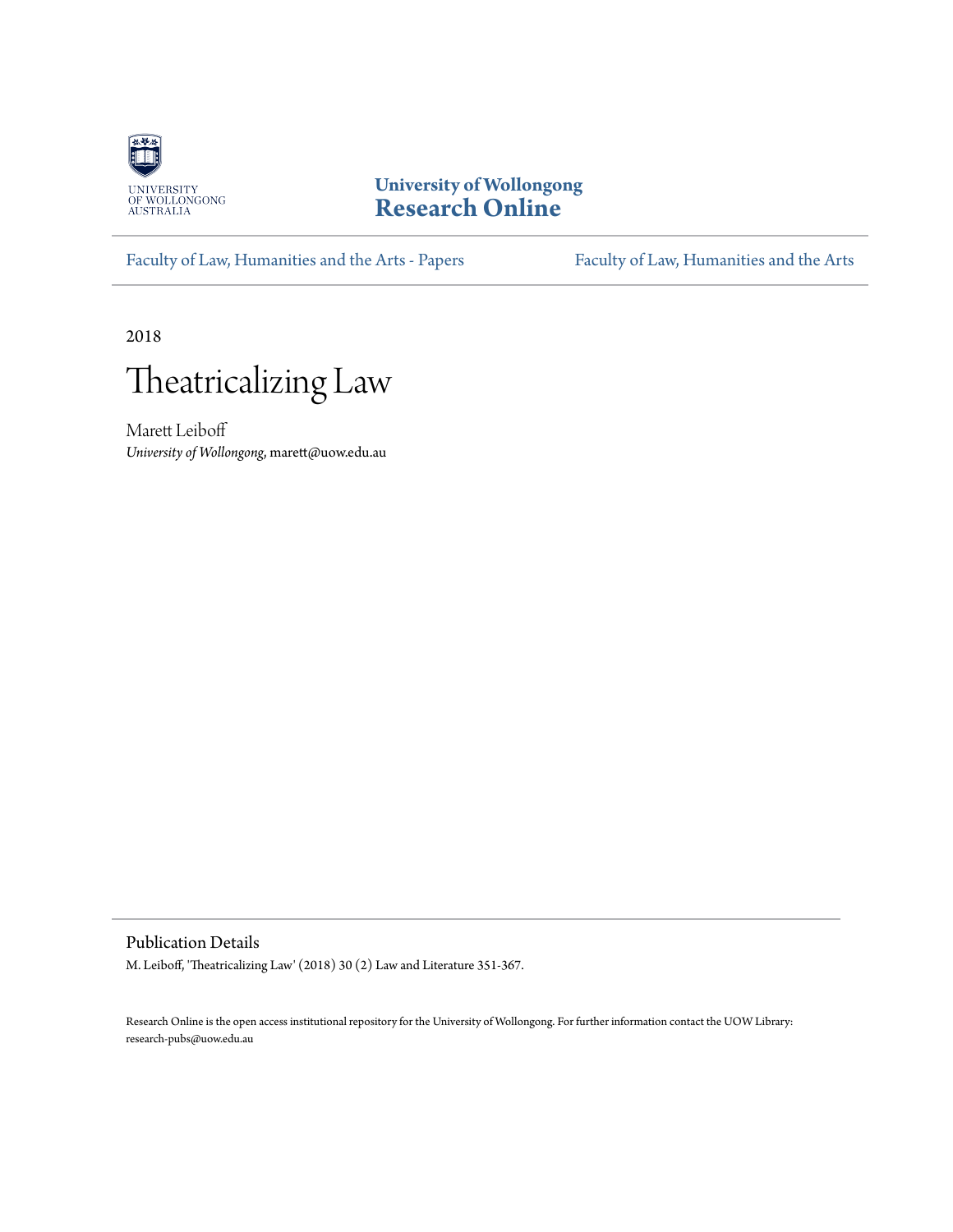# Theatricalizing Law

# **Abstract**

To theatricalize law is to ask lawyers to be aware and responsive to the world that creates them and to be conscious of worlds beyond words. For the theatrical reminds us that law has to see as well as to interpret, and that seeing occurs through the body, even more so than the intellect. Reviewing the work of some of the key scholars whose work engages with the concept of theatricalizing law, this article challenges the presumption of dramatic verities and certainties as the mark of an effective critical form in law. Instead, to think law theatrically challenges knowledge, expectations, beliefs, certainties, assumptions, and prejudices, and this article concludes with an example of the challenge wrought by a simple theatricalization in which a set of images that could and did mean anything were played, allowing the audience to make their choices because they were unguided. And then the most exceptional and meaningless of the images were explained, and the horror imbricated in them revealed. This theatricalization did its job, and the text revealed in ways that law as drama could not, as this article reveals, as a theatricalization of its own.

# **Keywords**

theatricalizing, law

**Disciplines** Arts and Humanities | Law

## **Publication Details**

M. Leiboff, 'Theatricalizing Law' (2018) 30 (2) Law and Literature 351-367.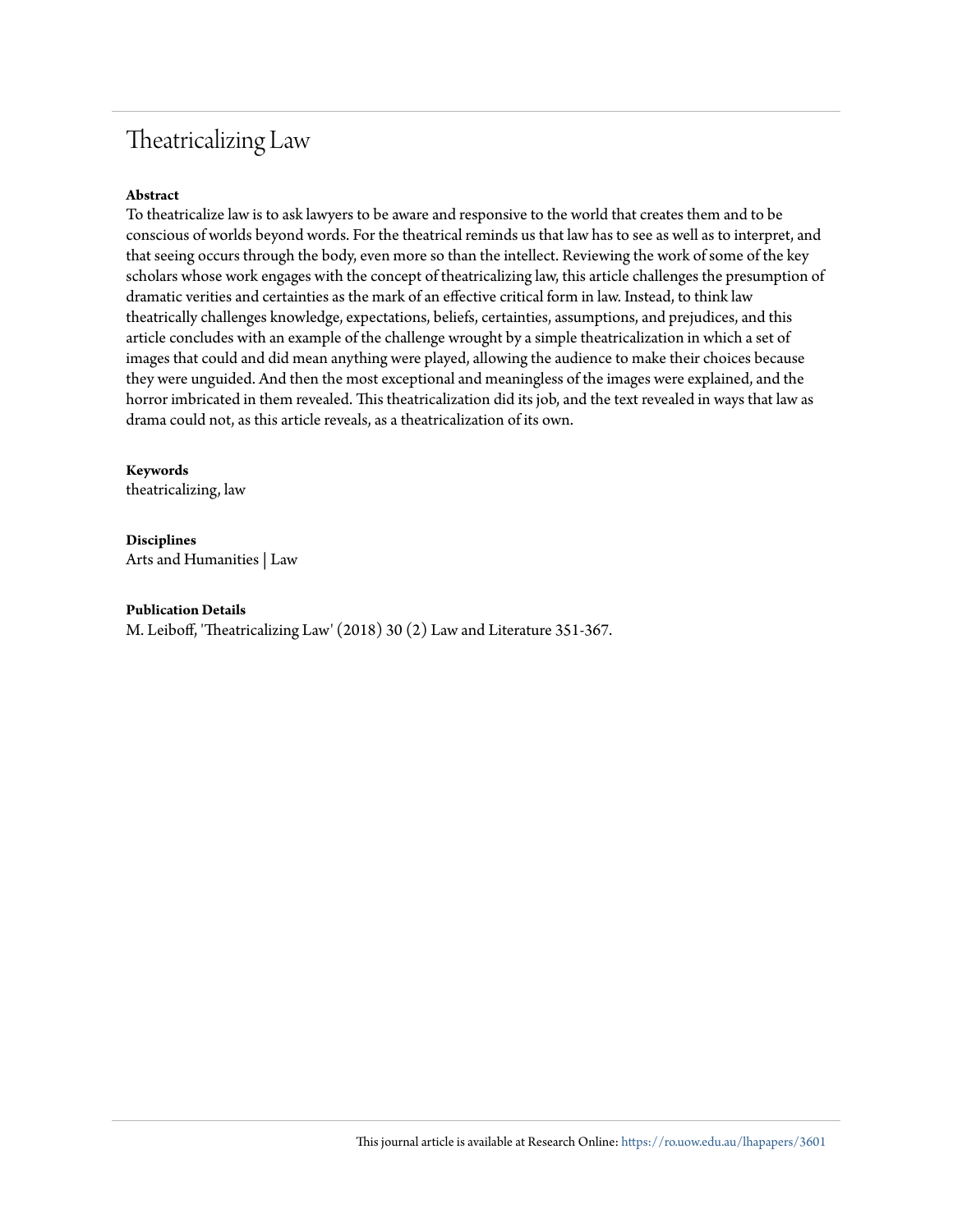## **'Theatricalizing Law'**

# **Marett Leiboff**

# Abstract

To theatricalize law is to ask lawyers to be aware and responsive to the world that creates them and to be conscious of worlds beyond words. For the theatrical reminds us that law has to see as well as to interpret, and that seeing occurs through the body, even more so than the intellect. Reviewing the work of some of the key scholars whose work engages with the concept of theatricalD2izing law, this article challenges the presumption of dramatic verities and certainties as the mark of an effective critical form in law. Instead, to think law theatrically challenges knowledge, expectations, beliefs, certainties, assumptions, and prejudices, and this article concludes with an example of the challenge wrought by a simple theatricalization in which a set of images that could and did mean anything were played, allowing the audience to make their choices because they were unguided. And then the most exceptional and meaningless of the images were explained, and the horror imbricated in them revealed. This theatricalization did its job, and the text revealed in ways that law as drama could not, as this article reveals, as a theatricalization of its own.

# **To be enraged**

**.** 

"theasthai … is to look with one's mouth wide open, i.e. 'to gape' or 'stare'". One becomes nothing but an eye, raptly gazing more than distinguishing matters clearly … the mode of seeing that underlies both *theoria* and the word "theater" amounts, on a certain level, to marveling from a standpoint far from meaning – ecstatic vision, or gawking without understanding. Olga Taxidou has put it well: "the difference between philosophy and *theoria* is the body with all its senses. Possibly the difference between philosophy and *theoria* is that *theoria* needs to be experienced through the body – the senses, that is, the aesthetic". $1$ 

Hans-Thies Lehmann *Tragedy and Dramatic Theater* 2016

There could be nothing more damning for law than the mark of the theatrical,<sup>2</sup> as shaped through its classical Platonic, Christian and Enlightenment inheritance which abnegates theater and the theatrical,<sup>3</sup> as a danger to reason and intellect, and thus a failure of the ideal of law.<sup>4</sup> Plato, Hans-

<sup>1</sup> Hans-Thies Lehmann, *Tragedy and Dramatic Theater*, trans. Erik Butler (Abingdon, Oxon: Routledge, 2016), 27.

<sup>2</sup> Jonas Barish, *The Antitheatrical Prejudice* (Berkeley: University of California Press, 1981); Martin Puchner, *Stage Fright: Modernism, Anti-Theatricality, and Drama* (Baltimore: The Johns Hopkins University Press, 2002); Cf. David Kornhaber, "Introduction: Drama and Philosophy 2.0," *Modern Drama* 56, no. 4, (2013): 419-433; Cf. David Kornhaber, *The Birth of Theater from the Spirit of Philosophy: Nietzsche and the Modern Drama* (Illinois: Northwestern University Press 2016).

<sup>3</sup> Samuel Weber, *Theatricality as Medium* (New York: Fordham University Press, 2004), ix-xi; Julie Stone Peters "Legal Performance Good and Bad," *Law, Culture & the Humanities* 4, no.2, (2008): 179-200; Cf. Martin Puchner, *The Drama of Ideas: Platonic Provocations in Theater and Philosophy* (Oxford: Oxford University Press, 2010).

<sup>4</sup> Martin Puchner, "Afterword: Please Mind the Gap between Theater and Philosophy," *Modern Drama'* 56, no. 4, (2013): 540-553, 542: "Philosophy … is not an object of study, like theater, but an intellectual practice."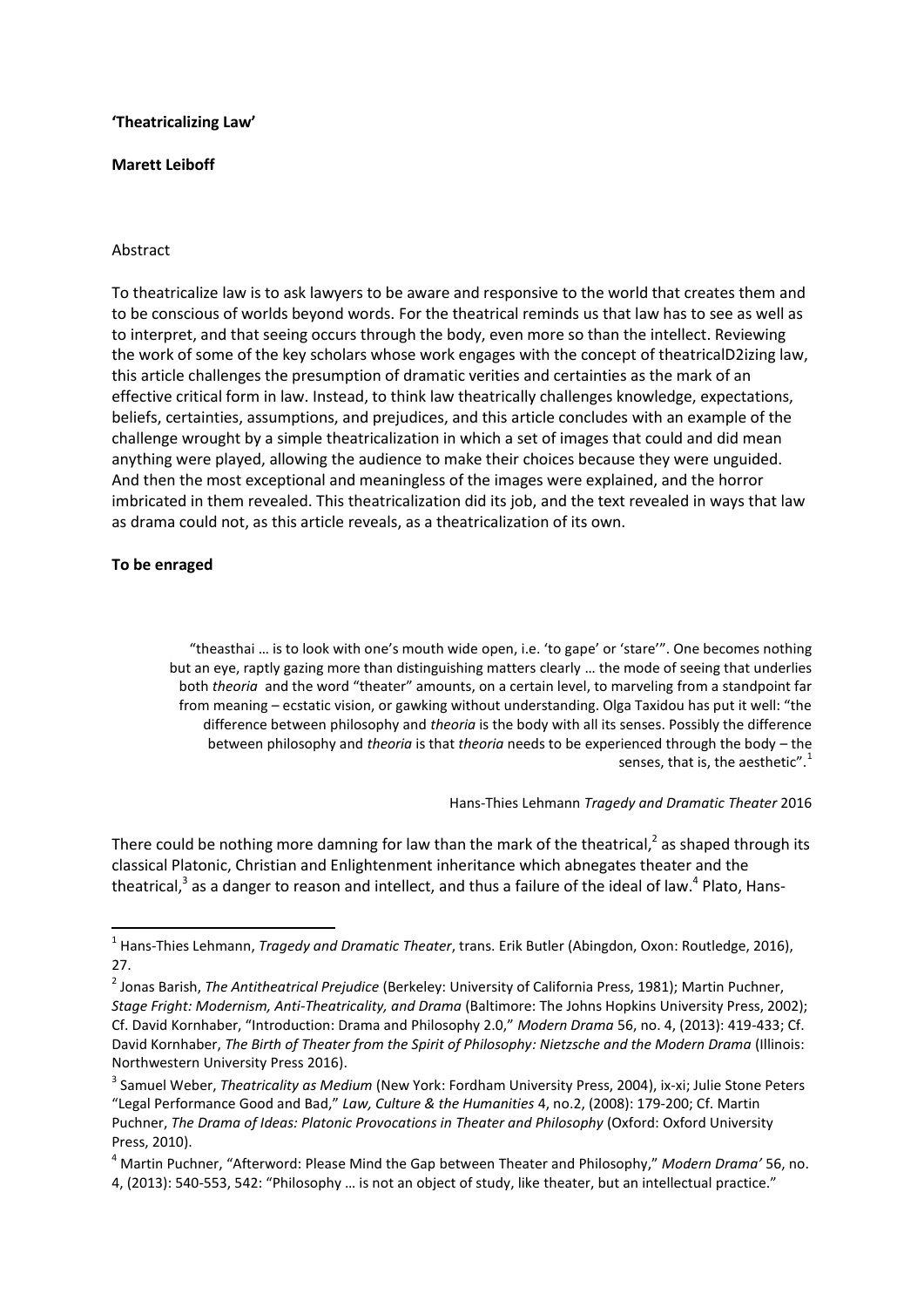Thies Lehmann suggests, is enraged by theater in the form of tragedy,<sup>5</sup> but regardless, the ideal that Plato expresses results in legal assumptions that treats the theatrical with contempt, as code for speciousness,<sup>6</sup> or as the mark of the histrionic,<sup>7</sup> as we see in the two instances, the first from argument by counsel in a 2015 Australian superior court case, and the second contained in a brief judgment, again from an Australian superior court, 15 years earlier:

That means that without having to go through the utterly artificial, and we would submit unconvincing, notion of staging theatricals about who would have done what with increasing difficulties of assessing the probabilities of who would have done what, the matter raised by the non-disclosure is at the level of underwriting decision-making, raised in the forensic contest and it is the insurance decision-making, the underwriting decision which is at the heart of 28(3), and the disappointed insured puts forward their best case.

HIS HONOUR: I have listened to lengthy submissions, some of which have a degree of the theatrical, some at times hysterical, and nearly always irrelevant. The position has been reached where I must say that Mrs Von Risefer has not listened to what the Courts have told her on previous occasions and she is plainly abusing the process of the Courts. This application is an abuse of that process. It is only compassion for litigants who face eviction from their home that induces me to refuse the respondent's application for indemnity costs.

In each, submission and judgment, we are left in little doubt - we see the sneer, the smirk, the sigh of exasperation at play. Barrister and judge speak to the antitheatrical prejudice, the dismissal of theater as subaltern and dangerous but through the adoption of the language of theater, debased as it is, engages in the most theatrical gesture, as it were, in order to negative a witness, a submission or a proposed course of action. That the Platonic ideal of justice through word and reason, through law *contra* the theatrical is found in this kind of everyday law, the law of insurance, the allocation of property rights, might seem surprising, for the image of the theatrical is rarely applied to law of this kind. The theatrical is seen to play out in the most visible forms of law, the criminal trial, the trial of high stakes that occurs in so-called 'theaters of justice'.<sup>8</sup> For Hannah Arendt the 'staging' of the trial of Adolf Eichmann in Israel in 1961 militated against law and justice, $9^9$  made worse by the bodily reaction of witnesses as 'show'. The trial as show appalled her, 'not just the figure of Eichmann but also his Israeli prosecutors and even the dramatic gestures of some of the holocaust survivors who

1

<sup>5</sup> Lehmann, *Tragedy and Dramatic Theater*, 24: "'Plato's rage against (more than his critique of ) tragedy."

<sup>6</sup> Bret Walker SC (Senior Counsel) in argument in *Atradius Credit Insurance N.V. v Prepaid Services Pty Limited & Ors; Prepaid Services Pty Ltd v Optus Mobile Pty Ltd & Ors* [2015] HCATrans 155 (19 June 2015).

The Australian High Court is the ultimate court of appeal, and not to be confused with the lower level UK courts.

<sup>7</sup> *Von Risefer & Anor v Permanent Trustee Company* [2000] QCA 374 (13 September 2000), Thomas J.

<sup>8</sup> See, for the example, the Special Issue "Theaters of Justice and Fictions of Law," *Cardozo Studies in Law and Literature* 11, no.2 (1999); Leslie J. Moran, in Leslie J. Moran, Gary Watt, Linda J. Mulcahy & David J. Isaac, "A review of Ruth Herz, The Art of Justice: The Judge's Perspective," *Law and Humanities* 7, no.1 (2013): 113-128, 116; Yasco Horsman, *Theaters of Justi*ce*: Judging, Staging, and Working Through in Arendt, Brecht, and Delbo,* (Stanford: Stanford University Press, 2010).

<sup>9</sup> Hannah Arendt, *Eichmann in Jerusalem: A Report on the Banality of Evil*, intro. Amos Elon (New York, N.Y : Penguin Books, 2006); Horsman, *Theaters of Justice*, 135; Cf. e.g. Shoshana Felman, "Theaters of Justice: Arendt in Jerusalem, the Eichmann Trial, and the Redefinition of Legal Meaning in the Wake of the Holocaust," *Critical Inquiry* 27, no. 2 (2001): 201–238; Michael Bachmann, "Theater and the Drama of Law: A 'Theatrical History' of the Eichmann Trial," *Law Text Culture* 14 (2010): 94-116.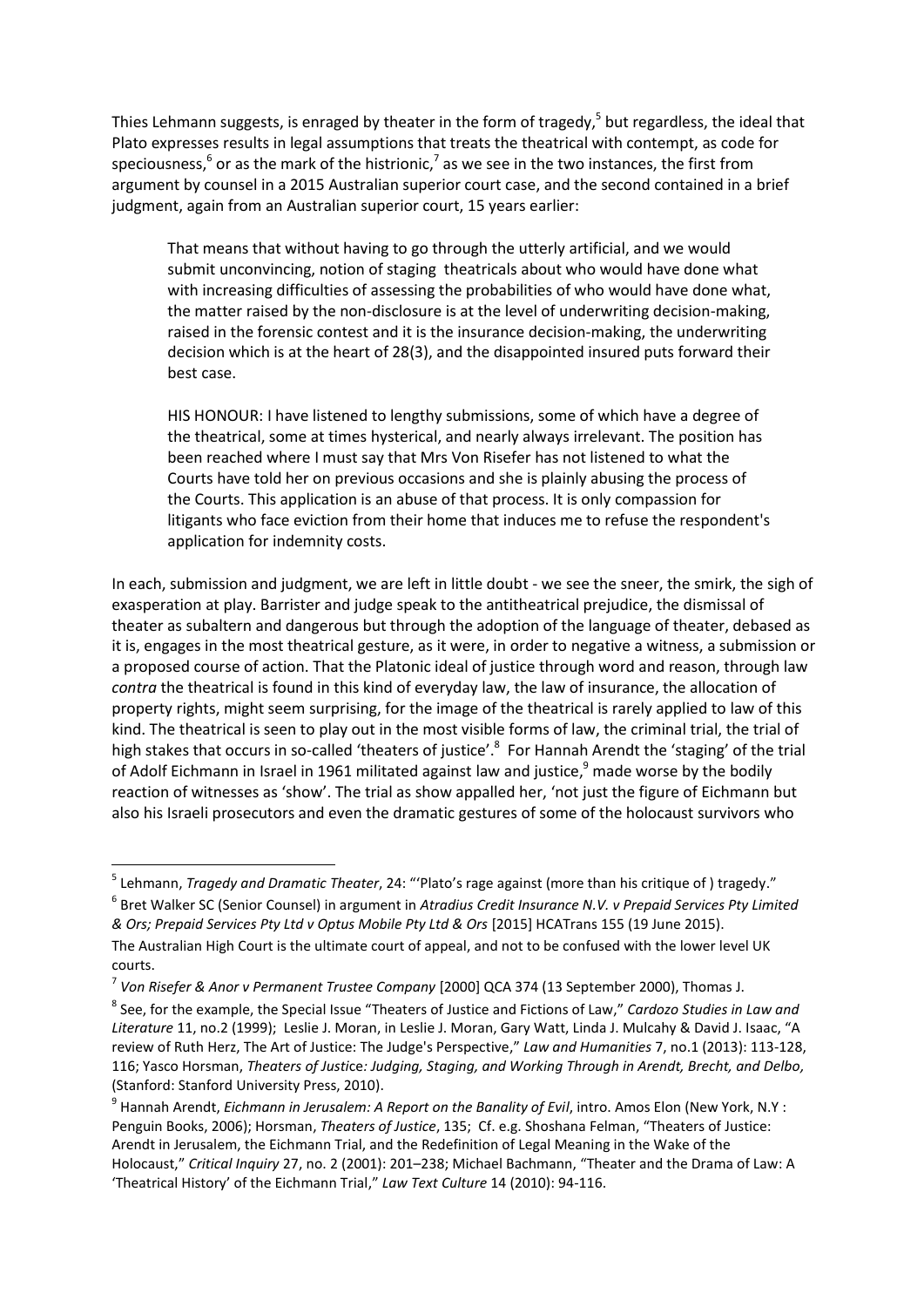took the witness stand during the trial'.<sup>10</sup> But in spite of herself, Arendt was overcome by her own bodily responses - Plato might have been enraged, but Arendt laughed, which 'caught her by surprise and overcame her', and permeated her writing about the 1961 trial. $^{11}$ 

Arend'ts *Eichmann in Jerusalem* (1963) might bear the mark of this laughter, but it is not a laughter of joy. Instead, this is a sneering laughter that points to the criticism of the modes of legality that occurred in the trial, and by extension, to the Israeli government. Despite her own treatment in Nazi Germany because of her Jewishness, Arendt adhered to forms of justice that accorded with Weberian perfection, and she could not abide the theatrical disruption that she witnessed, and led to her sneering account of the trial. She despised what she saw as theater, and so too the Australian barrister and Australian judge within the forms that law takes – submissions on the law and a decision on the law.

It is in this register that I will be taking this essay. The theatrical, as it were, has been crowded out by the prominence of the meta-trial, of the Eichmann-type, which can be all consuming of the field, that is, that they seem and are seen to represent law, and function as all law insofar as law might in some way speak to theater and vice versa. Instead, my purpose here is to take us back to the less visible and more prosaic law that embeds the antitheatrical along with the physicality that resides in its alterity – the smirk, the laugh, the sigh of exasperation. For when I talk of law, I need to emphasise that it is *not* the popularly imagined trial, criminal or otherwise,<sup>12</sup> or the execution of judgment to which I refer, nor plays about law. Or, indeed, spectacle or performance or image, in Peter Goodrich's terms:

The trial has been a focus of studies of the theatricality of law, usually framed within a literary argot and method … law in film has become a significant focus of interdisciplinary legal study, but again the subject is usually law as acted out in entertainment dramas … *the spectacle of law as relayed through the monumental, written, embodied, and enacted performances of lawyers themselves, gains little express recognition or examination.* Modern historians and humanists address certain features and moments of the legal spectacle with a wealth of erudition, specialism, and insight, but their focus is generally the spectacle and not the law … the show trial, as historical act and filmic genre, rather than the legal *mise en scène*, the juristic import and expression  $...^{13}$  (references omitted, my emphasis)

This latter sentiment, which I will inevitably make less lyrical and more prosaic, touches on my concern here, that it is through the work of law in its texts and their reading by lawyers - judgments that hold the law as case law – and the awareness of the stories of lives contained within and that are plugged into them. It is these and the need for their reading to achieve justice, $14$  what Goodrich

**.** 

<sup>10</sup> Horsman, *Theaters of Justice*, 16.

<sup>11</sup> Horsman, *Theaters of Justice*, 17.

<sup>&</sup>lt;sup>12</sup> Kirsty Duncanson and Emma Henderson, "Narrative, theater, and the disruptive potential of jury directions in rape trials," *Feminist Legal Studie*s 22, no.2 (2014): 155–174, who rely on Goffman's concept of dramaturgy, theater and drama; Frans-Willem Korsten, "*Öffentlichkeit* and the Law's Behind the Scenes: Theatrical and Dramatic Appearance in European and U.S. American Criminal Law," *German Law Journal* 18, no. 2 (2017): 399-422.

<sup>13</sup> Peter Goodrich, "Specters of Law: Why the History of the Legal Spectacle Has Not Been Written," *UC Irvine Law Review* 1, no.3 (2011): 773-812, 779-780.

<sup>14</sup> But see Nicole Rogers, "The Play of Law: Comparing Performance in Law and Theater," *QUT Law Review* 8, no. 2 (2008) 429-443.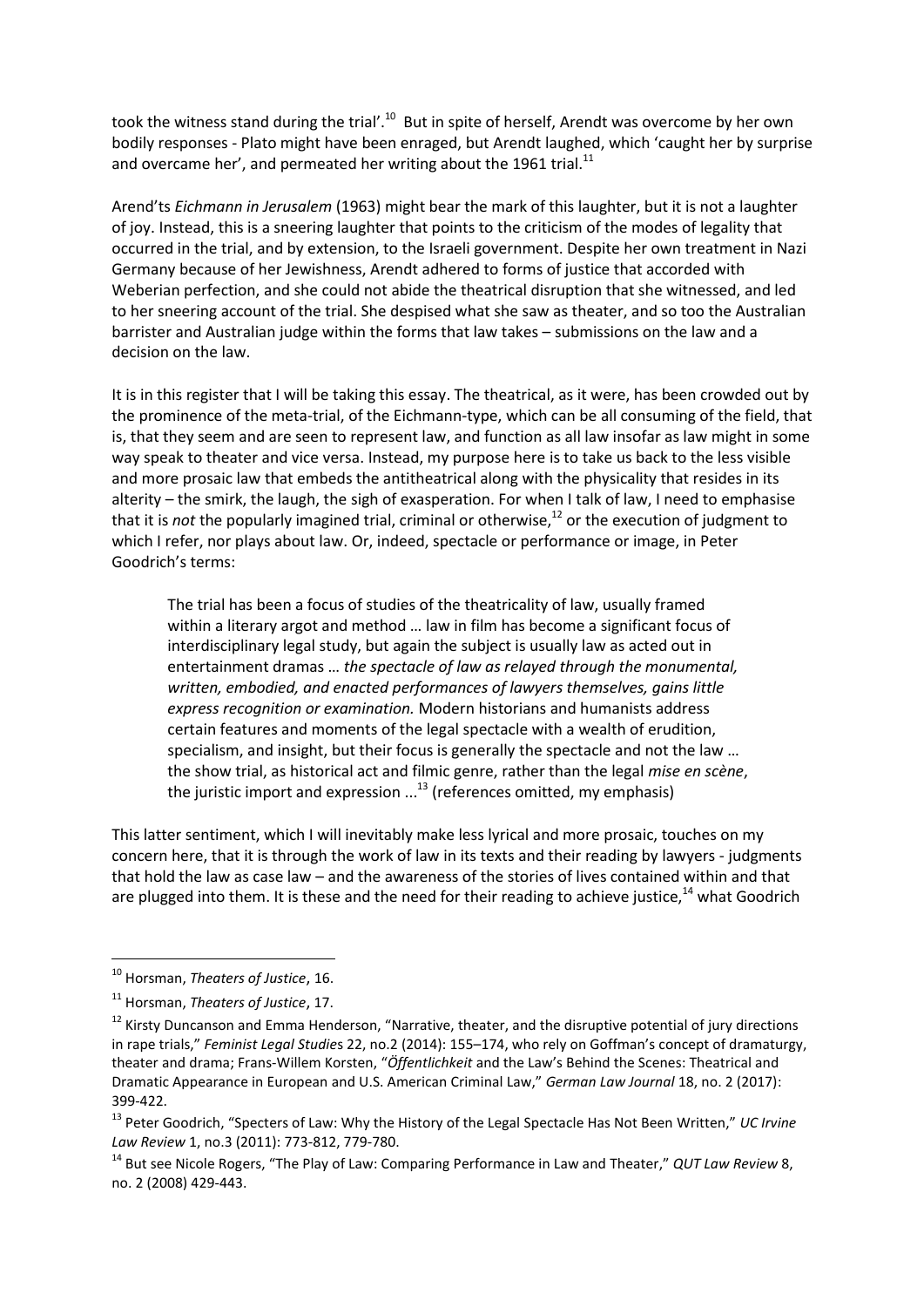calls the 'theatrical arrangements that precede appearance and audition',<sup>15</sup> that needs attention, in a world that seems to be ready-made, a law of Google, and a law of the self.<sup>16</sup> For justice requires lawyers to do more than read and apply law – it requires that they have an awareness that will enable them to seek justice, to counteract that image of law embedded through the logics that derive from Plato and Arendt and beyond, that enters the body, through the theatrical.

## **Theater**

I can take any empty space and call it a bare stage. A man walks across this empty space whilst someone else is watching him, and this is all that is needed for an act of theater to be engaged.<sup>17</sup>

#### Peter Brook *The Empty Space* 1968

[tragedy and theater is] base *poiesis*, merely the result of artisanal "doing" and not real activity in the higher, intellectual sense … If artistic mimesis in general already proves deficient and involves only what is sensory, then matters stand even worse when it is concretely embodied in acting; inasmuch as it occurs through speaking as another, mimesis endangers the stability of the citizen's personal identity.<sup>18</sup>

## Hans-Thies Lehmann 2016

It is not hard to see why the term "theater" and "the theatrical" as a concept can be conflated with related terms that are familiar to anyone who has experienced literary drama and plays at school or elsewhere. What we learn quickly enough is that the literary quality and characteristic of these forms becomes the prime site of attention, as literature. The idea of spectacle and staging and play and performance, a word and concept I have been avoiding, not least the sense in which performance has become overborne by performatives of all varieties (as Alan Read remarks 'We are all performers now'),<sup>19</sup> and the means through which *being* is created or resisted.<sup>20</sup> The demand of expectation inbuilt in common parlance relating to accomplishment in a range of instances ('he performed well', 'she needs to improve her performance'), are all bound up in the notion that there is a representable text that demands conformity. We find this meaning imbricated in the Oxford English Dictionary definition: where reference to 'theater, that can be 'staged', 'performed', and/or 'acted', in which drama became play, and play drama. Owing to its etymology from the Latin for 'play' and the Greek for 'deed, action, play, especially tragedy, and to do, act, perform',<sup>21</sup> the contemporary definitions of drama are fundamentally antitheatrical, or at best, untheatrical: 'A composition in prose or verse, adapted to be acted upon a stage, in which a story is related by means of dialogue and action, and is represented with accompanying gesture, costume, and scenery, as in real life; a play, melodrama, the dramatic branch of literature; the dramatic art, and a series of actions or course of events having a unity like that of a drama'.<sup>22</sup> Drama, then, is storytelling, etymologically now far removed from its origins as doing and playing.<sup>23</sup> Drama, thus

1

<sup>&</sup>lt;sup>15</sup> Goodrich, "Specters of Law," 808.

<sup>16</sup> Marett Leiboff and Mark Thomas, *Legal Theories: Contexts and Practices* 2nd ed (Sydney: Thomson Reuters Law Book Co, 2014): 17-20.

<sup>17</sup> Peter Brook, *The Empty Space*, [orig. McGibbon & Kee, 1968] (Harmondsworth: Penguin Books, 1968), 11.

<sup>18</sup> Lehmann, *Tragedy and Dramatic Theater*, 24.

<sup>19</sup> Alan Read, *Theater &Law* (London: Palgrave, 2016), 40.

<sup>20</sup> Read, *Theater &Law*, 41. I do not intend to consider the overly-worn path of J.L. Austin's performatives here.

<sup>21</sup> "theater, n." *OED Online*. Oxford University Press, March 2017.

<sup>22</sup> "drama, n." *OED Online*. Oxford University Press, March 2017.

<sup>23</sup> Cf. Korsten, "*Öffentlichkeit* and the Law's Behind the Scenes,"404.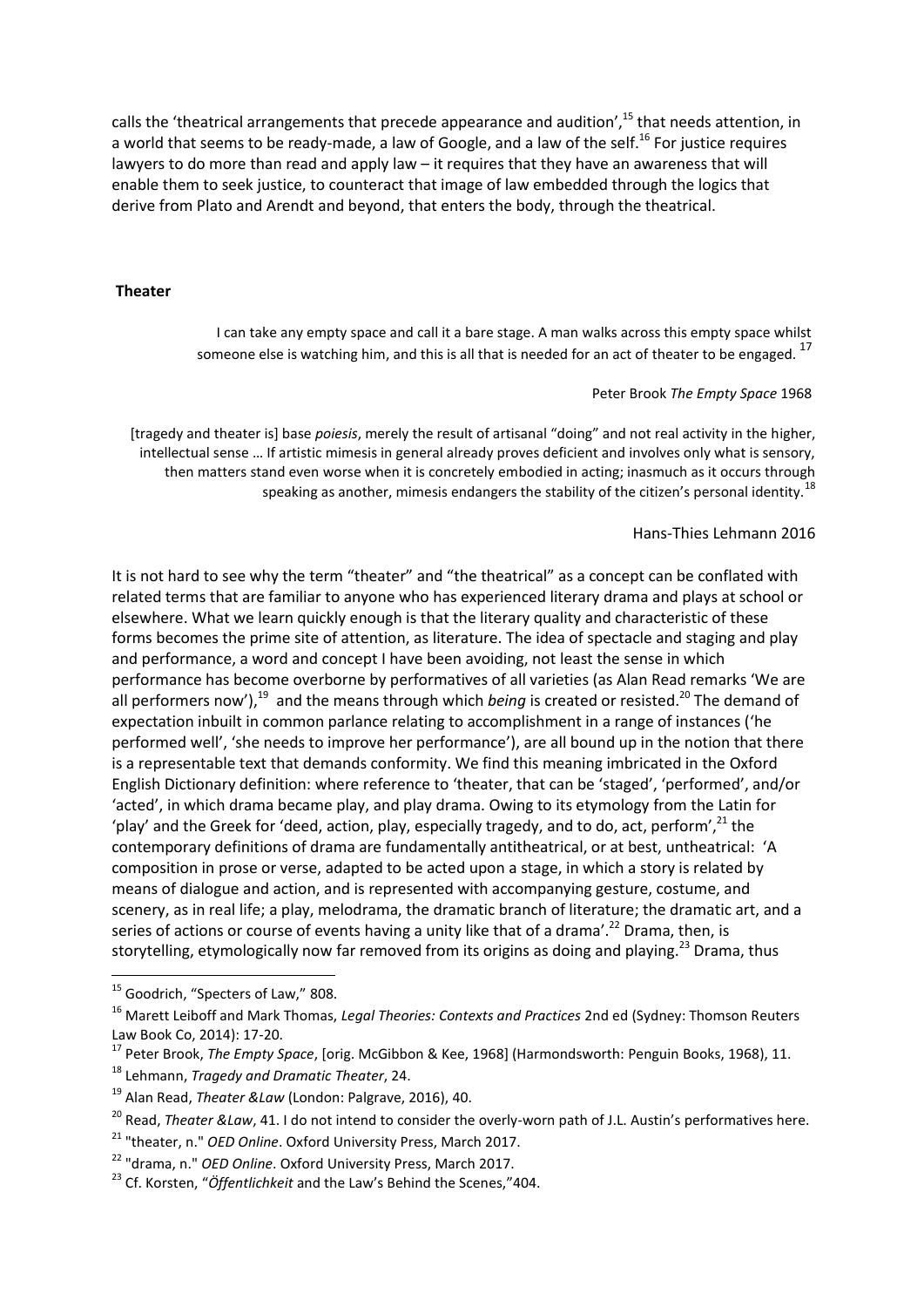defined, is conceived as a work of the mind, rather than the work of the body, the 'artisanal' as mere cipher, who will stage, perform or accomplish, that is, that which is theater and theatrical, as a central conceit of antitheatricality.

To negate the body is precisely Arendt's complaint of theatricality - as a debasement that occurs through unreasoning bodies that might be enraged or laugh. But as Hans-Thies Lehmann makes clear, the theatrical body is something far more than mere cipher, or unreasoning: 'Body, rhythm, breathing, the here and now of the unthinkable presence of the body, its eroticism, these undermind the Logos. This body is at the same time the place of suffering and pain, the mute body ...'.<sup>24</sup> This mute body that thinks before the reasoning mind comes into play, operates at a higher level of function that operates beyond the limitations of text-based drama,<sup>25</sup> but rather functions in a space 'on the borderline of logic and reason, on the threshold between what is thinkable and beyond reasoning'.<sup>26</sup> For reasons that are historically misplaced, Lehmann argues, European theater tradition has been dominated by text and word, $^{27}$  and 'assigned the highest place in theater'.<sup>28</sup> The caesura marking a return to a theater beyond the text is traced at least to Artaud in the 1930s,<sup>29</sup> or indeed to earlier experiments at the end of the 19<sup>th</sup> century and into the early 20<sup>th</sup> century, through the work of Meyerhold and others.<sup>30</sup> To be brief, as Peter Brook's famous epithet reminds us, all you need for theater is an empty space with two people, one to do and the other to watch or participate. To do this requires presence, attention and awareness, not only in that place, but in the preparation of the self so that the *theasthai* is rendered *beyond* a meaningless gawp.

Plays, drama, spectacle – none of these things are needed for theater. *Thea*, in all its manifestations, is the etymological starting point for theory, a way to see, and theater and all its derivations.<sup>31</sup> But so too is *theasthai* . For as Lehmann reminds us in the opening epigraph with which I started this essay, and as we've seen with Arendt's accidental laughter, seeing occurs through the body as much as it does through the intellect, and each shapes the other. This is not spectacle or bare show, or mere entertainment. To be caught in the body is to be responsive and responsible. I will return to how this might be made manifest at the end of this essay, but I get ahead of myself.

I have moved into accounting for the difference between the forms of theater and drama, before considering the meaning of theater, for a very good reason. Korsten, for instance, has begun to use the term 'theater proper' when referring to its meaning, $32$  that is the etymologically perfect form of theater used in the OED: the 'Latin *theātrum*, the Greek place for viewing, especially a theater, to behold or sight, view, a spectator)'.<sup>33</sup> This is why I intervened with Lehmann's more expansive

**.** 

[https://plato.stanford.edu/archives/win2016/entries/francis-bacon/:](https://plato.stanford.edu/archives/win2016/entries/francis-bacon/) 3.1.4; Cf. Ragnhild Tronstad, "Could the

<sup>24</sup> Hans-Thies Lehmann, "From logos to landscape: text in contemporary dramaturgy," *Performance Research* 2 no.1 (1997): 55-60, 57; See also Hans-Thies Lehmann *Postdramatic Theater*, trans. and intro. Karen Jürs-Munby (Abingdon, Oxon: Routledge, 2006).

<sup>25</sup> Marett Leiboff, "Law Muteness and the Theatrical," *Law Text Culture* 14, (2010): 384-391; Marett Leiboff, "Towards a jurisprudence of the embodied mind - Sarah Lund, Forbrydelsen and the mindful body," *Navein Reet*: *Nordic Journal of Law and Social Research* 6, no.2 (2015): 77-92.

<sup>&</sup>lt;sup>26</sup> Lehmann, "From logos to landscape,"56.

 $27$  Lehmann, "From logos to landscape,"56.

<sup>&</sup>lt;sup>28</sup> Lehmann, "From logos to landscape,"56.

 $29$  Lehmann, "From logos to landscape," 57.

<sup>30</sup> For example, Robert Leach, *Vsevolod Meyerhold*, (Cambridge: Cambridge University Press, 1989).

<sup>31</sup> Weber, *Theatricality as Medium*, 2-3

<sup>32</sup> Korsten, "*Öffentlichkeit* and the Law's Behind the Scenes."

<sup>&</sup>lt;sup>33</sup> For an instance of the confusion of definitions, see Francis Bacon's complaint of the Idol of the Theater . The direction of his complaint was drama: Klein, Jürgen, "Francis Bacon", *The Stanford Encyclopedia of Philosophy* (Winter 2016 Edition), Edward N. Zalta (ed.), URL =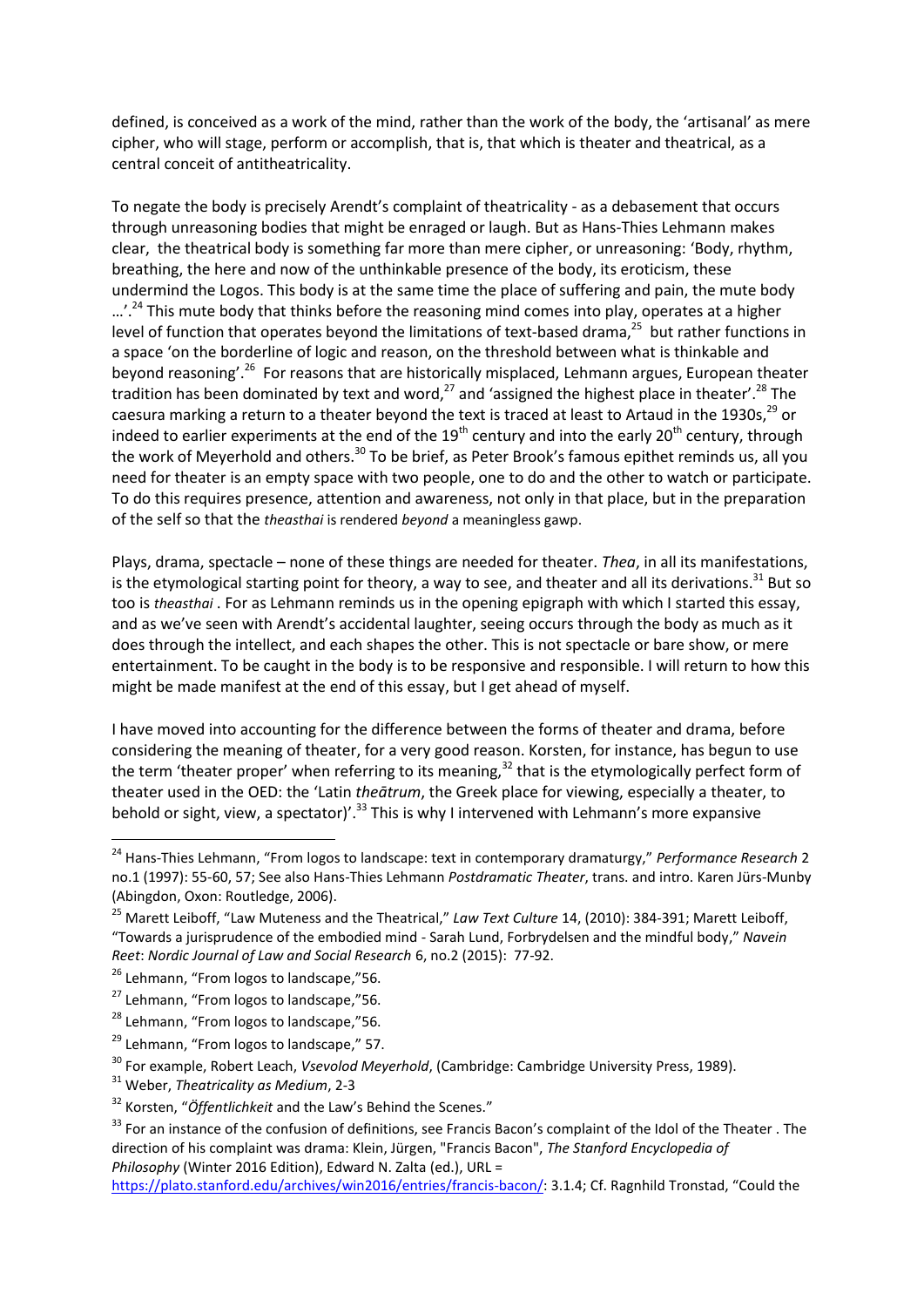accounting of *theasthai,* and the difference between the theatrical and dramatic, and for reasons that are reiterate Goodrich's concern that: 'Law is a theater that denies its theatricality, an order of images that claims invisibility, a series of performances that desire to be taken as the dead letter of prose and so the dead hand of the law'.<sup>34</sup> This is far from surprising, though, for to think in terms of Korsten' 'theater' proper' is to limit the thing that the theatrical can do for law and for lawyers (and judges). Without having a real sense in theater and theatrical function, it is necessary to move beyond the limits of etymology, into theater as I have already sketched – a place of the body, a place of responsibility, and a place in which response is shared.

This means returning the theatrical to its place within theater, with the position of theater scholars as a term of art *within* theater,<sup>35</sup> that has sought to re-orient Goffman's idea of a theater (as drama, it must be said),<sup>36</sup> and Richard Schechner's performance theory have opened theater and its concepts wide, beyond theater.<sup>37</sup> To narrow theater and the shape of theatricality, rather than the world at large is to think beyond the idea of 'showing doing' that is embedded within Schechner,<sup>38</sup> and asking that we try not to think about our conduct as dramatic scripts in the world (they are nothing of the sort). I use theater concepts to reorient in order to think about the productive capacity of theater to help us think in law about *ways to see*, and how we might train our bodies to use theater beyond sneering and sighing and laughing, to become more responsive lawyers and legal interpreters, to think in terms of a *postdramatic law*.

This also means I will be asking that we are sceptical of the OEDs 'theater' definitions which are still mired in a late  $19<sup>th</sup>$  century imaginary. We are told of most of the definitions that 'This entry has not yet been fully updated (first published 1912)'. That is not to say that there haven't been inclusions since 1912, so much so that it holds onto meanings that were shaped in the 19<sup>th</sup> century and haven't moved on. 'Theatricality', contrary to its usage noted above, is confined to: 'A tendency to theatricality and effusiveness' (1880); 'The absurd theatricalities with which the … campaign is now mainly carried on.' (1889). It is not hard to see where a judge or member of the Bar would get their own image of the theatrical, but these definitions also defer to an idea of theater within a narrow

World become a Stage? Theatricality and Metaphorical Structures," S*ubStance* #98/99 31, no. 2&3 (2002): 216-224.

<sup>34</sup> Goodrich, "Specters of Law," 808.

1

<sup>35</sup> Erika Fischer Lichte, "From Theater to Theatricality – How to Construct Reality," *Theater Research International* 20, no.2 (1995): 97-105; Josette Féral, "Theatricality: The Specificity of Theatrical Language," S*ubStance* #98/99 31, no. 2&3 (2002): 94-108; Janelle Reinelt,"The Politics of Discourse: Performativity meets Theatricality," S*ubStance* #98/99 31, no. 2&3 (2002): 201-215 ; Cf. Stone Peters, "Legal Performance Good and Bad,"182.

<sup>36</sup> Erving Goffman*, The Presentation of Self in Everyday Life* (New York, Doubleday: 1959), draws on a 'staging' image of theater to make claims about the self in society, as sociology: ''Scripts even in the hands of unpracticed players can come to life because life itself is a dramatically enacted thing. All the world is not, of course, a stage, but the crucial ways in which it isn't are not easy to specify", 72. But see Greta Bird and Nicole Rogers, "Talking to Judges about the Art of Judging: An Annotated Performance Text," *Public Space: The Journal of Law and Social Justice* 3, (2009): Article 4, 1-18, and accompanying multimedia performance.

<sup>37</sup> Schechner is the founder of performance studies, which takes the concept of the lived encounter, within and beyond a theater space, that is, into the myriad forms of lived experience. Among his work in the field, see, for example: Richard Schechner, *Performed Imaginaries* (Abingdon, Oxon: Routledge, 2015); Richard Schechner, *Performance theory: Essays on performance theory, 1970-1976* (London: Routledge, 2003); Richard Schechner, The *Future of Ritual: Writings on Culture and Performance* (London: Routledge, 1993); Richard Schechner, *Between Theater & Anthropology*, foreword Victor Turner (Philadelphia: University of Pennsylvania Press, c1985).

<sup>&</sup>lt;sup>38</sup> "Showing doing" is performing: pointing to, underlining, and displaying doing." Richard Schechner, *Performance Studies: An Introduction* (New York: Routledge, 2002), 22.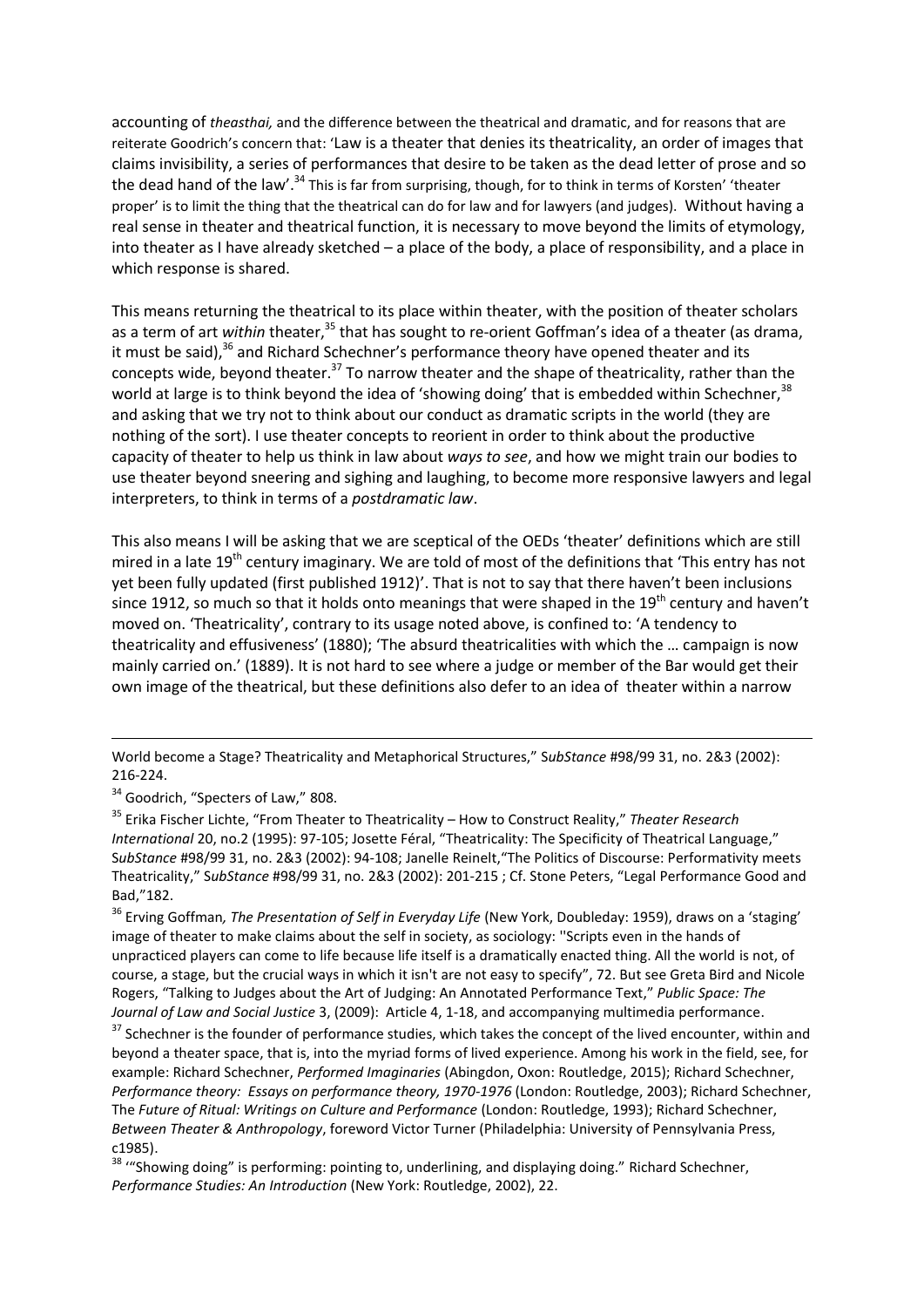dimension, that is, that it is a place, a building, that constitutes a theater, and so too, the audience that watches.

But the OED also synonyms theater with drama to mean: 'Dramatic works collectively', 'theatrical or dramatic entertainment … an action or work of art that has the quality of (good, etc.) drama or theatrical technique … dramatic effect or sensation, spectacle, outward show without serious inward intent.' And this is telling, because the words theater and drama are constantly misapplied, treated as being synonymous, but most importantly, result in misconceptions and errors that seek to turn 'drama into theater'. The most extraordinary of these errors is found in the entry for Artaud's *theater of cruelty* that strips it of theater and reinstantiated as drama: 'a collective term for plays in which the dramatist seeks to communicate a sense of pain, suffering, and evil through the portrayal of extreme physical violence'.<sup>39</sup> That is a profound misconception and misdescription of the Theater of Cruelty – it is theater (not drama) that seeks to penetrate or pierce our complacency, to make us respond, into the unconscious, *through* the body. Artaud warned against such a literal reading: 'as soon as I said "cruelty" everyone took it to mean "blood". But a "*theater of cruelty"* means theater that is difficult and cruel for myself first of all'.<sup>40</sup> Moreover, the theater of cruelty requires no 'drama' at all, as the exemplary mode of theater, it is capable of functioning within Brook's empty space: 'Theater can reinstruct those who have forgotten the communicative power or magic mimicry of gesture, because a gesture contains its own energy, and there are still human beings in theater to reveal the power of those gestures'.<sup>41</sup> The conflation of terms along with the inaccuracies built into the definition, do precisely what Goodrich notes is wrong about legal interpreters – that in law we believe words to always be correct (acknowledging the rule of statutory construction, that dictionary definitions are only opinions of words), but these definition of theater of cruelty in the OED demands conformity with expectation – drama as literature, and theater as something excess and unacceptable, as a body that has gone too far.

This definition, as in law, is remade to conform to expectations, in which the bodily cannot be comprehended. The Theater of Cruelty is the exemplary form through which the theatrical occurs – not perhaps the 'theater proper' of Korsten, but the theatrical as it was remade, from the late 19<sup>th</sup> century onwards, through Artaud. As Hans-Thies Lehmann points out, it is the theatrical (not drama) makes self-awareness manifest through *anagnorisis*, that is, that moment of awareness or realisation. Rather than operating as a dramatic self-awareness, in the postdramatic theater, this point of perception is meant to disrupt expectations:

We stand [now] before a theater that seeks less to "serve up" a work than to provoke renewed critical engagement and to elicit judgment and discussion of its relation to performance … *anagnorisis* often does not occur in a dramaturgical capacity in contemporary theater; rather, it takes place as a caesura that regularly punctuates our understanding of the theatrical process $42$ ... Theater is not to be defined as a dramatic process, but as one that is corporeal, scenic, musical, auditory and visual – in space and time: a material process that implies its own being-- seen or participation, even as it

**.** 

<sup>39</sup> *Theater of Cruelty* as defined in "theater, n." *OED Online*. Oxford University Press, March 2017. Antonin Artaud, *Antonin Artaud: Collected Works* trans. Victor Corti (London: Calder & Boyars, 1974), reveals Artaud's struggle to explain precisely what the term meant in the 1930s against the existing image of theater in France at the time.

<sup>40</sup> Artaud, *Antonin Artaud*, 60.

<sup>41</sup> Artaud, *Antonin Artaud*, 61.

<sup>42</sup> Lehmann, *Tragedy and Dramatic Theater*, 163.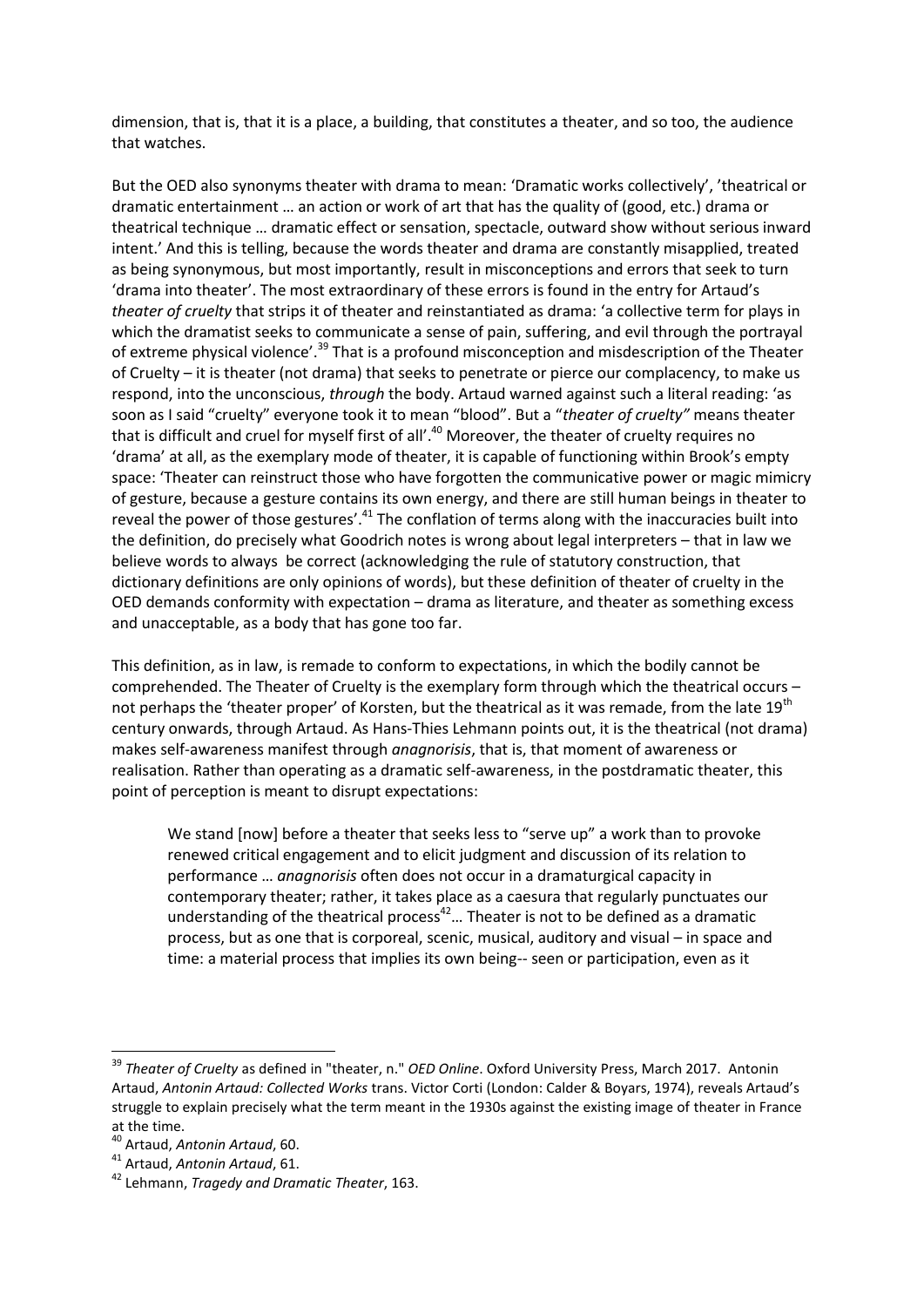displays a certain opacity that resists full perceptive penetration [*wahrnehmende Durchdringung*] just as much as it refuses complete rationalization.<sup>43</sup>

This, of course, is precisely the thing that law is afraid of, what Arendt feared, and that our imagined belief in the ability of words to armour and defend against this kind of rupture that this kind of *anagnorisis* requires of us. As Christian Biet remarks, in its intervention in politics and the polis, theater: 'complexifies the data it introduces in an ephemeral presence, or an ephemeral present, before and with co-present individuals. In doing that, it brings life to these judgements, gives them a body and flesh of a different kind than that of images.'<sup>44</sup> The belief in a perceptual possibility is bound up within law, but of course it is something that normally is imagined as a form of the unconscious or the invisible. Theater, of course, through our bodies, makes this present in ways that are both dangerous and misunderstood. It is this kind of theater and its practices that has something to tell us in law, but one which has been largely overlooked in favour of the literary as drama, the political as theater, the theoretical as drama, though there has been a lively engagement with theater through Badiou,<sup>45</sup> Artaud, via Derrida,<sup>46</sup> or the immensely significant work that has derived through Legendre,<sup>47</sup> through Peter Goodrich's work,<sup>48</sup>and the spectacle,<sup>49</sup> the unconscious,<sup>50</sup> and the mask.<sup>51</sup> Bu there is theater too, theater of the kind that I have been playing out in this essay. There are limited instances of the theatrical at play. Peter Rush creates the exemplary theater experience in his essay in the first issue of *Law and Critique*, <sup>52</sup> while my theatricalisations are sometimes read as stories, as a reframing as drama, in ways that I did not expect.<sup>53</sup> That is not to say that the dramatic and the play as sites of law and as critical interventions as justice, is inconsequential. On the contrary. From the immense literature spawned by Hegel's reading of Antigone and Benjamin's *Trauerspiel*,<sup>54</sup> from Aristodemou to Extabe, Paul Raffield's readings of law

 $\overline{\phantom{a}}$ 

<sup>46</sup> Jacques Derrida, "The Theater of Cruelty and the Closure of Representation," *Theater* 9 no.3 (1978): 6-19. <sup>47</sup> Cornelia Vismann, "'*Rejouer les crimes*' - Theater vs. Video," *Cardozo Studies in Law and Literature* 11, no.2 (1999): 161-177; Julie Stone Peters, "Theatricality, Legalism, and the Scenography of Suffering," *Law and Literature* 18, no. 1 (2006): 15-45.

<sup>48</sup> Of an immense literature, for example, Pierre Legendre, *Law and the Unconscious: A Legendre Reader*, trans. and ed. Peter Goodrich (London: Palgrave, 1997); Goodrich, "Specters of Law"; Peter Goodrich, "Screening Law," *Law and Literature* 21, no. 1 (2009): 1-23; Peter Goodrich, " Rhetoric and Somatics: Training the Body to do the Work of Law," *Law Text Culture* 5, (2000), 241–270; Peter Goodrich, "The Theater of Emblems: On the Optical Apparatus and the Investiture of Persons," *Law, Culture & the Humanities* 8, no.1, (2012): 47-67.

<sup>49</sup> For example, Christian Biet, "Law, Literature, Theater: The Fiction of Common Judgment," *Law and Humanities* 5, no.2 (2011), 281-292.

<sup>50</sup> Maria Aristodemou, *Law and Literature: Journeys From Her to Eternity*, (Oxford: Oxford University Press, 2000), in particular 'Theater as Woman Re-Playing the Word: Towards the Triumph of the Flesh in Aeschylus' Oresteia'.

<sup>43</sup> Lehmann, *Tragedy and Dramatic Theater*, 424.

<sup>&</sup>lt;sup>44</sup> Christian Biet, "Towards a Dramaturgy of Appearance An aesthetic and political understanding of the theatrical event as session," *Performance Research: A Journal of the Performing Arts* 14, no.3 (2009), 102-109, 109.

<sup>45</sup>Alain Badiou, *Rhapsody for the Theater*, ed. and trans. Bruno Bosteels (London: Verso, 2013); Alain Badiou with Nicolas Truong, *In Praise of Theater* (London: Polity, 2015); Martin Puchner, "The Theater of Alain Badiou," *Theater Research International* 34, no.3(2009): 256-266.

<sup>51</sup> Connal Parsley, "The Mask and Agamben: the Transitional Juridical Technics of Legal Relation," *Law Text Culture* 14, (2010): 12-39; Richard Mohr, "Flesh and the Person," *Australian Feminist Law Journal* 29, (2008), 31-52.

<sup>52</sup> Peter Rush, "Killing Me Softly with His Words: Hunting the Law Student," *Law and Critique* 1, no.1 (1990): 21-37.

<sup>53</sup> Marett Leiboff, "Theatricalising Law in Three, 1929-1939 (Brisbane)," *Law Text Culture* 20, (2016): 93- 135; Leiboff, "Towards a jurisprudence of the embodied mind"; Leiboff, "Law, Muteness and the Theatrical." <sup>54</sup> Julen Extabe, *The Experience of Tragic Judgment*, (Abingdon, Oxon: Routledge, 2013).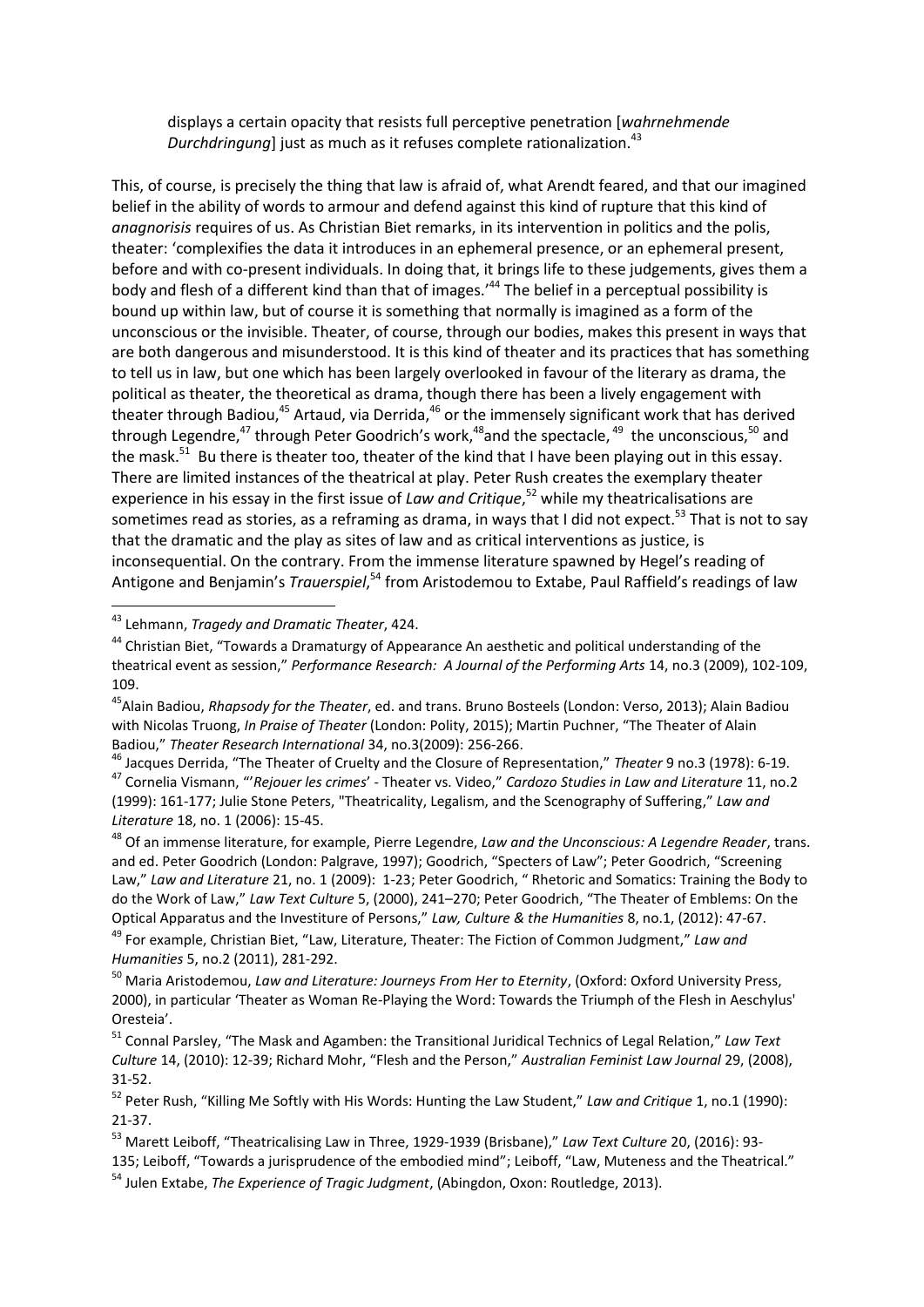within Shakespeare as drama and theater,<sup>55</sup> and the critical readings of law through the play as text, such as Honni van Rijskijk's readings of Sarah Kane's *Blasted*, <sup>56</sup> or the transcript of trials and judgments reinscribed as play - testimonial or tribunal theater – amply reveals the play and place of play and drama as a critical account of law and concerns of justice. Along with political theater, Augusto Boal's *spect-actor* and his legislative theater, this theater all tells us something about law, as too its filmic double; the move into theatrocracy important as a political challenge, but it is the theatrical *anagnorisis* that largely been overlooked in thinking about law, <sup>57</sup> and that to my mind provides that thing to challenge To think law theatrically, then, is to think it as a means through which we are challenged in our beliefs, certainties, assumptions and prejudices, to be challenged to think what we are and who were are.

## **Reading**

During a talk to a group at a university I once tried to illustrate how an audience affects actors by the quality of its attention. I asked for a volunteer. A man came forward, and I gave him a sheet of paper on which was typed a speech from Peter Weiss's play about Auschwitz, The Investigation … The volunteer was too struck and too appalled by what he was reading [and] … something of his seriousness and concentration reached the audience and it fell silent. Then at my request he began to read out loud … Immediately the audience understood*.*

# Peter Brook *The Empty Space* 1968<sup>58</sup>

*'*The Theater Lab seeks a spectator-witness, but the spectator's testimony is only possible if the actor achieves an authentic act. If there is no authentic act, what is there to testify to?*'* 59

Jerzy Grotowski 1969

The Frankfurt Auschwitz trials are barely remembered now, but when Peter Brook got his student to read the text of Peter Weiss' play (that would now be called testimonial theater), the events in Germany were fresh in people's minds. In the early-mid 1960s, along with the Eichmann trial, the conduct of life and death in Nazi Germany and beyond was raw and live. Peter Brook had no trouble getting his volunteer student to read the text, with no acting or hamming, and the audience deeply responding. In this epigraph, we also notice that something happened in silence, too, that is before any words were read. The student, whose silent read had already said enough, changed the atmosphere, that caused an attentiveness and a response – in the sense of forming a responsibility – in those present. In Jerzy Grotowski's terms, the young reader's authenticity created a form of testimony in those who spectate, whose responsibility is shaped through that encounter. Let me now break the spell, for Brook did the same thing with another student, giving him the names of the French and English from *Henry V*. It was terrible. The second student hammed, putting on posh and

1

<sup>55</sup> Including Paul Raffield, *Shakespeare's Imaginary Constitution: Late-Elizabethan Politics and the Theater of Law* (Oxford: Hart Publishing, 2010).

<sup>56</sup> Honni Van Rijswijk, "Towards a Feminist Aesthetic of Justice: Sarah Kane's *Blasted* as Theorisation of the Representation of Sexual Violence in International Law," *Australian Feminist Law Journal* 29, (2008): 107-124.

 $57$  I will be by-passing the recent work on theatrocracy, which speaks more to politics than theater.

<sup>58</sup> Brook, *Empty Space*, 27-28.

<sup>&</sup>lt;sup>59</sup> Marc Fumaroli, Jerzy Grotowski and George Reavey, "External Order, Internal Intimacy: An Interview with Jerzy Grotowski," *TDR - The Drama Review* 14, no. 1 (1969): 172-177.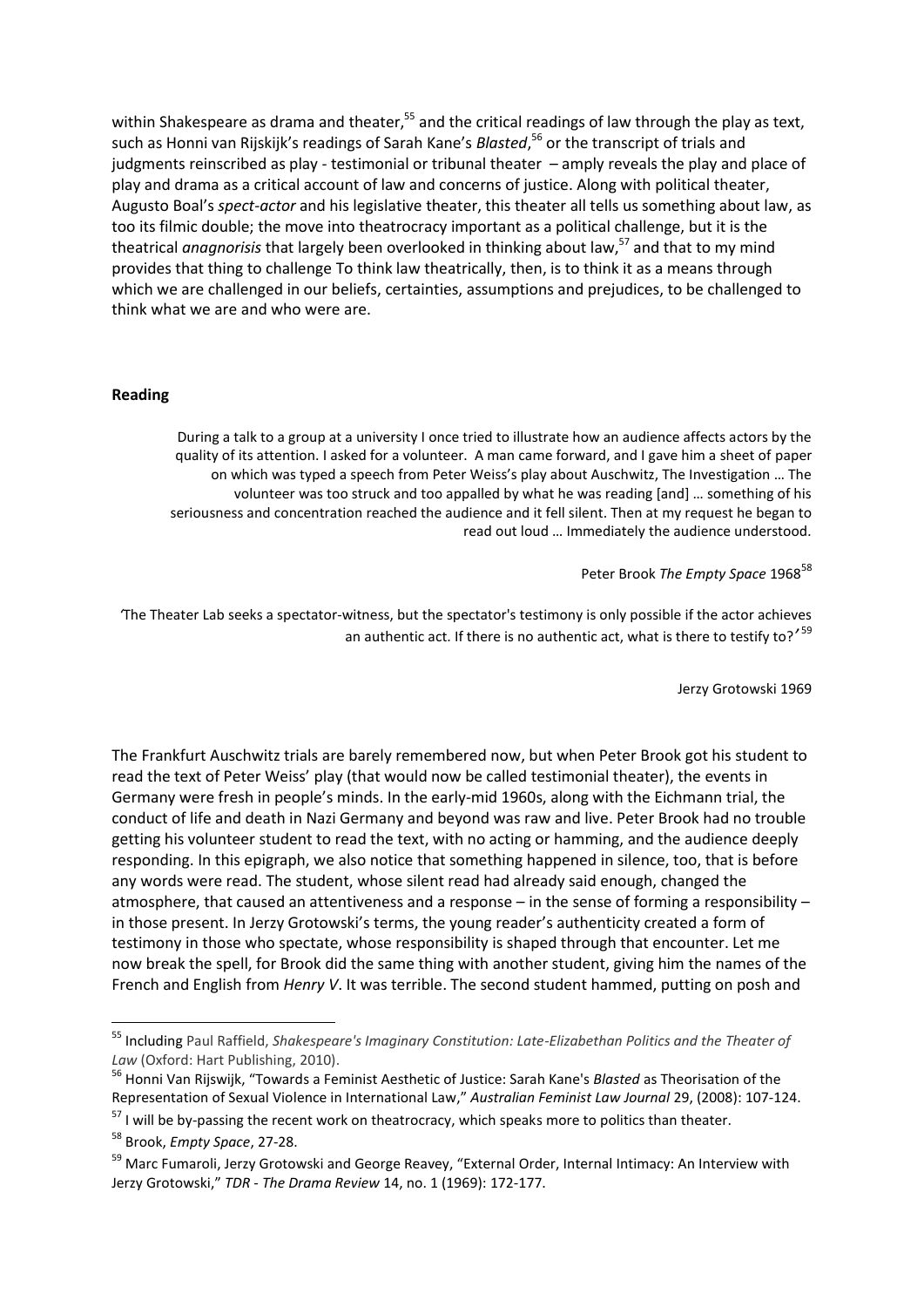declaiming, not reading. The audience, needless to say, did not respond. In attempting to unpick the problem, the answer of the students was simple. Auschwitz was in a near past, Agincourt aeons before. Brook then got the student actor to read and audience respond with the Shakespearean text, as names as lived individuals, 'as if the butchery had occurred in living memory'.<sup>60</sup> Brook describes a situation where the reader now read the names as if they were live, and the audience concentrated hard. Now the names hung with a heavy silence after each name was read out, the reader responding to the lives that had been lost, and the audience responded - as spectatorwitnesses. It was now an authentic, and marked a profound *anagnorisis*, not in any didactic or lyrical sense, but through the bodies of those who read and responded. But these bodies were not empty vessels, the *theasthai* of their silent responses shaped through another body, whose silence (or laughter or enragement), demands a response. The precise neurobiological basis for this response is now understood, but in the 1960s was yet to be uncovered. For I stress, this is a response of the body, first and foremost, despite the involvement of words. In the first instance, there was silence which drew in the audience, just as the words repelled in a vacuum but were redeemed with a sense of being.

Of course, the 1960s are now 50 years ago, and the events of Nazi Germany that were still so horrifically fresh at the time now bear a stronger resemblance to Agincourt in terms of time, place and distance, at an intellectual level. New horrors have taken over. Brook would tell actors to reach into what they know to make Weiss' play speak now, or Shakespeare's. Without that point of connection, which dramaturg Hana Worthen calls a nodal knot, there can be no ability for connections between actors and audience to be made.<sup>61</sup> In other work, I have shown how easily the texts of law become something different once a generation or two loses sight of the events of a past that are imbricated within law, reordering texts accordingly. Without that point of connection, there is a tin ear. But of course, this is serious when texts are altered to suit, when the point of an *anagnorisis* is misplaced and reordered to suit politics or purpose. What this suggests is that the point of the theatrical is that the way we read is a two-way street, one that demands an active and conscious response or responsiveness.<sup>62</sup>

But for lawyers, the idea of the theatrical can be so easily misunderstood. In 2006, Sir Alan Moses, then a judge, presented a lecture called *The Mask and the Judge* at Trinity College Oxford that was later reproduced an article in the Southern Cross Law Review in Australia. The purpose of the mask was to shield the court, the judge, from their own personal response to injustice, for the law to be applied.<sup>63</sup> In 2014, he left the Court of Appeal, moving to a press complaints role. In *The Guardian's* view 'He is the court of appeal judge who showed too much personality to advance to the very summit of the judiciary.'<sup>64</sup> As Connal Parsley reminds us (along with the critical position of the mask and persona in law), the mask and persona, in the Ciceronian sense, was to ensure a conformity and expectation of being,<sup>65</sup> and more recent work on the personhood in law turns us away from the theatrical of the kind that is productive in law – that is for lawyers to move beyond the theatrical as a negative and the body of the interpreter as a negative, and move towards the body as positive.

We can look to the work that Ann Genovese, Shaun McVeigh and Peter Rush have carried out on office, responsibility, and the forms of training that a jurisprudent should carry out for a more

**.** 

<sup>60</sup> Brook, *Empty Space*, 27-29.

<sup>61</sup> Hana Worthen, "For a Skeptical Dramaturgy," *Theater Topics* 24 no.3 (2014): 175-186.

 $62$  Leiboff, "Theatricalising Law in Three".

<sup>63</sup> Sir Alan Moses, "The Mask and the Judge," *The Art Of Judging: A special issue of the Southern Cross University Law Review* 12, (2008): 1-24.

<sup>&</sup>lt;sup>64</sup> Owen Bowcott and Roy Greenslade, "Here comes the judge – the maverick aiming to tame Britain's raucous press," *The Guardian* Friday 16 May 2014 [https://www.theguardian.com/theguardian/2014/may/16/sir-alan](https://www.theguardian.com/theguardian/2014/may/16/sir-alan-moses-ipso-profile)[moses-ipso-profile](https://www.theguardian.com/theguardian/2014/may/16/sir-alan-moses-ipso-profile)

<sup>&</sup>lt;sup>65</sup> Parsely, "The Mask and Agamben," 16 and 30-31.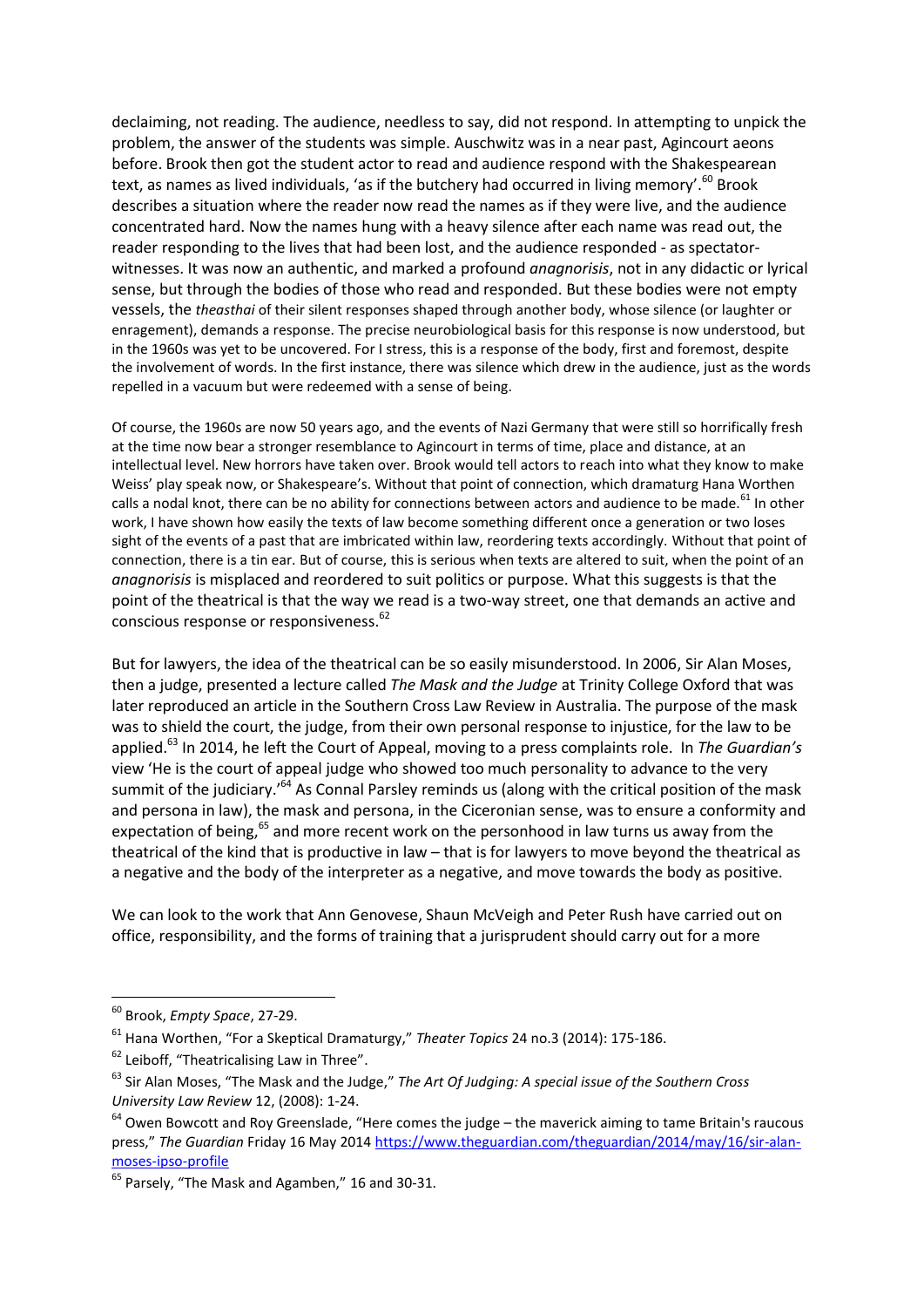responsive exercise of writing through jurisography. Their recommendation is to undertake training in responsibility through Pierre Hadot's training in philosophy through the practice of writing:

Since the nineteen eighties, law and humanities scholarship and its various institutions have developed a number of distinct modes of investigating forms of law and the ways in which we might conduct lawful relations or belong to law. One way centres on the question of how might a life be lived and lived well. This question, which has links to the Greeks, and since, sits at the centre of particular traditions of philosophy, history, and jurisprudence. We call this the conduct of life tradition, and following the historian Pierre Hadot, we are interested in how these disciplines especially philosophy - treat their daily tasks as 'spiritual exercises' or forms of training in how to live and meet the obligations of their disciplinary, or later institutional, office. At least in part, jurisprudence, we argue, can be treated as a training in *persona* and office. For us, jurisography is a way to train ourselves, as a form of discipline or exercise, to explain how we think and act with the writing of jurisprudence. It is not so much conceptually programmatic as a studied acknowledgement of the relational duties of the writer and the jurisprudent, and of the experiences of a life lived with law. The duties that attach to the persona of jurisographer, we suggest, are to take care of the many forms and sources of the material expression and styles of jurisprudence that the jurisographer inherits, and, to be clear, that they are not only inherited from jurists, judges and jurisprudents. It is also to understand how the fragmentary sources and forms of jurisprudence that people live with everyday (the official, and the unofficial) condition and contour the conduct of their lawful relations in our own time (references omitted).<sup>66</sup>

But one thing is missing here, in the forms of writing and the conduct of office that they recommend. And that is that there is an assumption – that responsibility will come through writing. I suggest, instead, that it has to come through the body and to acknowledge that a trained body will not laugh when they ought not, will not be outraged when they ought not, and that the body will respond carefully – so long as the body (of lawyer, judge, reader) is made responsive and responsible beyond the self. Olivia Barr's movement, <sup>67</sup> and Andreas Philippopoulos-Mihalopoulos, <sup>68</sup> in the places and spaces of movement, asking us to notice how we walk and what that walk entails,  $^{69}$  and what materialities afford, and through that the responsibilities that the jurist holds and enacts. Thus law is a call to response and responsibility, to a form of training in life and lifeworld to be an active lawyer.<sup>70</sup>

## **Training the body to take responsibility**

In Poland there is a small company led by a visionary, Jerzy Grotowski, that also has a sacred aim. The theater, he believes, cannot be an end in itself ... [it] is a vehicle, a means for self-study, selfexploration, a possibility of salvation. The actor has himself as his field of work … [and] does not

 $\overline{\phantom{a}}$ 

<sup>66</sup> Ann Genovese, Shaun McVeigh and Peter D. Rush, "Introduction," *Law Text Culture* 20, (2016): 1-13, 2. <sup>67</sup> Olivia Barr, *A Jurisprudence of Movement: Common Law, Walking, Unsettling Place* (Abingdon: Oxon:

Routledge, 2016).

<sup>68</sup> Andreas Philippopoulos-Mihalopoulos, *Spatial Justice Body, Lawscape, Atmosphere* (Abingdon: Oxon: Routledge,2015).

<sup>69</sup> Barr, *A Jurisprudence of Movement,* 7.

<sup>70</sup> See too, James E K Parker *Acoustic Jurisprudence: Listening to the Trial of Simon Bikindi* (Oxford, OUP 2015)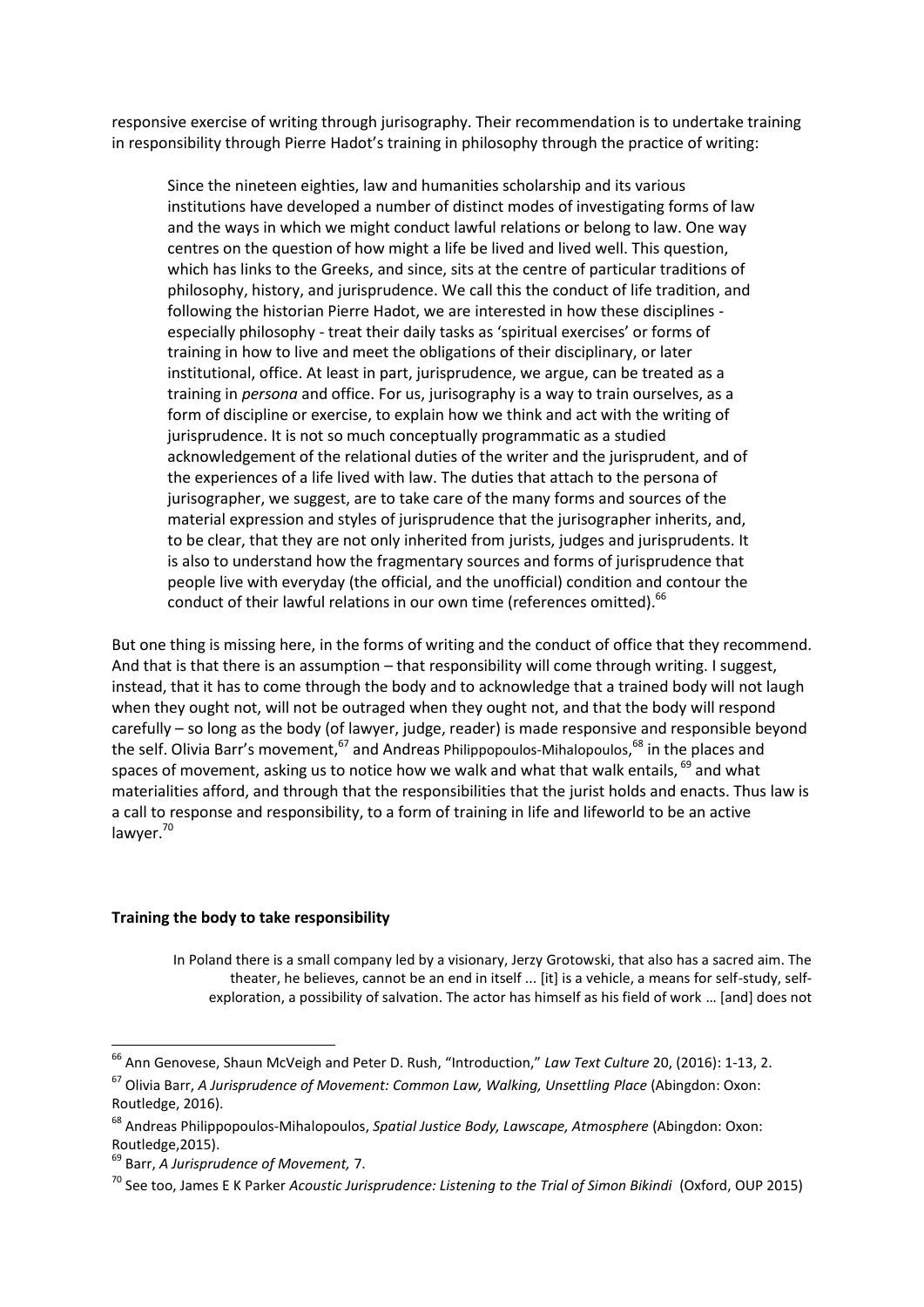hesitate to show himself exactly as he is, for he realizes that the secret of the role demands his opening up ... so that the act of performance is an act of sacrifice ... his gift to the spectator.<sup>71</sup>

Peter Brook *The Empty Space* 1968

The core of theater is encounter. The man who makes an act of self-revelation is one who establishes contact with himself.

Grotowski *Towards a Poor Theater* 1968<sup>72</sup>

I will end now, with a series of epigraphs, and a small story of a presentation. I am in the process of finalising the writing of a long-overdue book, *Towards a Theatrical Jurisprudence*, and I am indebted to Grotowski, the title of my book referencing the one theater theorist who I took far too long to understand, and his seminal book of writings. I leave you with a small sense of the Grotowskian encounter, and the demands it makes on the spectator.

It is December 2015 and I present a piece at the Law Literature Humanities conference at UTS in Sydney. My piece has been placed in a Law and Literature panel. Theater is a hard nut to crack. I play a series of images, prefaced by a few references from Lehmann and one or other of these remarks of Grotowski. I play images that might be read, or misread, that have no text, and very little to do with what I am saying. I refer to a brand-new defamation decision, and the way that counsel in the case was able to remind the court of the Holocaust, in the face of a defamation claim by a self-declared Holocaust denier. The court had no trouble understanding this argument of counsel for the defence, which spoke to a time before. The images flowed, some making immediate sense, the Nazi entering Paris, and others that seemed to make no sense at all. I asked a French colleague to come, as I knew she would know the images that made no sense. These were of the Vel d'Hiv, an infamous moment in French history, that were recently denied as a French obligation by Marine Le Pen, in 2017. I write these final words on these pages just as she was defeated as the candidate for President of the Republic. The images didn't lie, and most of France did not forget The Great Stain. Law thinks that it is fine to know rules, without knowing, or understanding how to know. We can look to theater to be reminded that, an unknowing self has the potential in law to do harm.

## **The Present**

**.** 

The cinema flashed on to a screen images from the past. As this is what the mind does to itself all through life, the cinema seems intimately real. Of course, it is nothing of the sort … The theater, on the other hand, always asserts itself in the present. This is what can make it more real than the normal stream of consciousness. This is also what can make it so disturbing.<sup>73</sup>

Peter Brook *The Empty Space* 1968

<sup>72</sup> Jerzy Grotowski, *Towards a Poor Theater*, ed. Eugenio Barba, preface by Peter Brook (London, Eng.: Methuen, 1969).

<sup>71</sup> Brook, *Empty Space*, 66-67.

<sup>73</sup> Brook, *Empty Space*, 111.